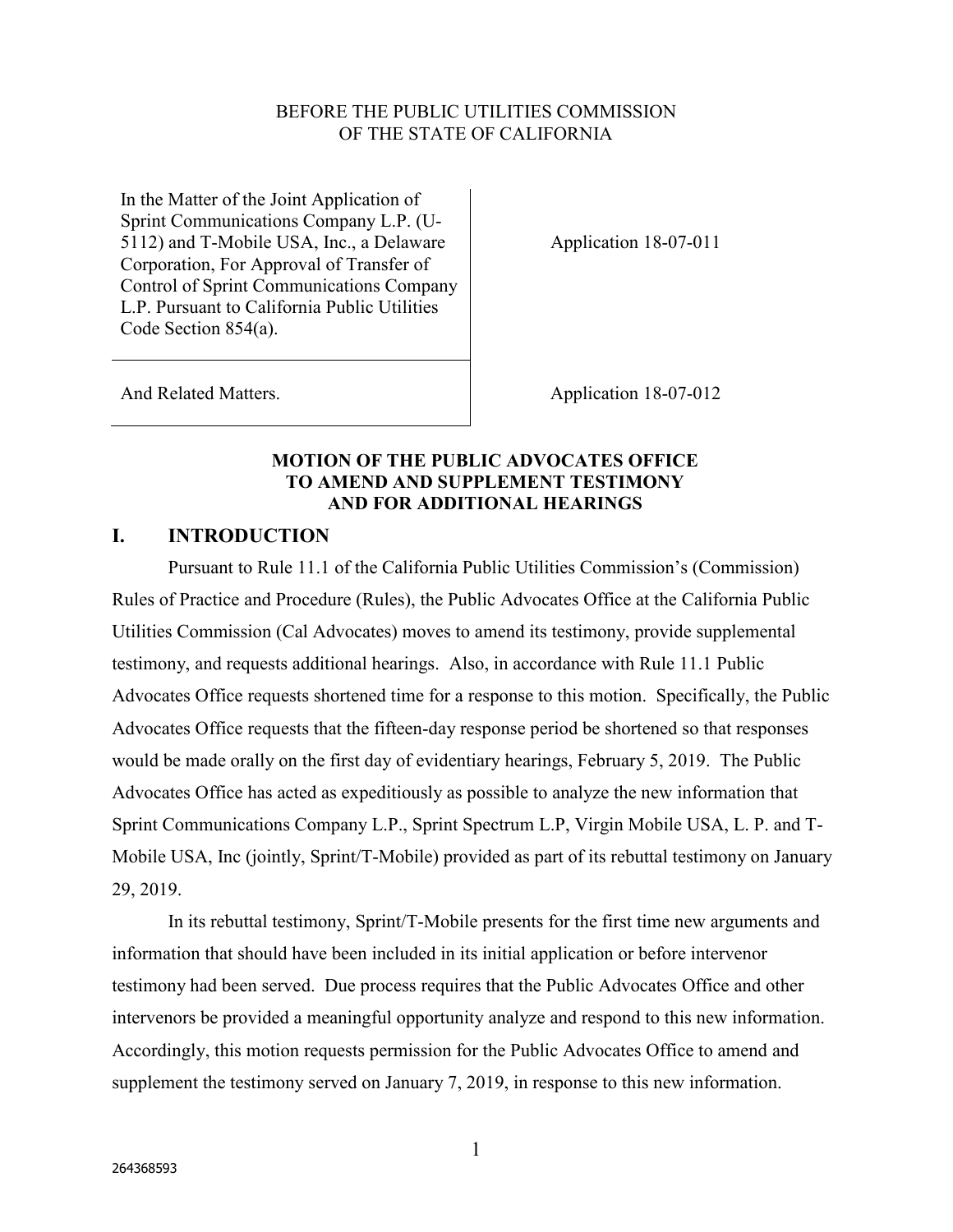Additionally, the Public Advocates Office requests that additional hearing dates be scheduled in order to consider this new information. The Public Advocates Office requests that these actions be taken to remedy the clear due process violations created by Sprint/T-Mobile's withholding of new information until just days before evidentiary hearings were set to begin.

The general rule at the Commission is that the applicant bears the burden of proof for its application, and the application must be complete. Indeed, in past cases, the Commission has found that an incomplete application is grounds for rejecting the application.<sup>1</sup> In the face of its incomplete application, the proper procedure would have been for Sprint and T-Mobile to file an amended application. Rather than file a new application Sprint and T-Mobil determined to submit voluminous new testimony that responds to issues raised by the October 4, 2018 Amended Scoping Memo (rather than just those issues raised in the Public Advocates Office's protest), under the guise of rebuttal.

While the Public Advocates Office understands and supports the need for a full and complete record, this should not come at the expense of well-established due process principles. this proposed merger is an immensely important development in the telecommunications market, that will have long lasting impacts on competition and the public interest, in terms of choice, cost, services, investment in California, jobs in California, coverage for both rural and urban populations. Therefore, the Public Advocates Office requests this opportunity to respond to the Joint Applicants' new information, documentation, and arguments, in order to ensure that the record is complete.

#### **II. BACKGROUND**

Sprint/T-Mobile filed their application on July 13, 2018. The original application, which consists of 36 pages of written text and approximately 50 pages of attachments is less than 100 pages long. The original application did not address many issues that are essential to a full and fair evaluation of the proposed merger and its implications on competition in the market, monopoly power, and impacts to customers.

In recognition of the insufficiency of the original application, on October 4, 2018, the Assigned Commissioner issued his Amended Scoping Memo, which identified the following issues:

 **1** See, e.g., *Marin Telemanagement Corporation*, (D.95-01-044) 1995 Cal. PUC LEXIS 43 \* 42; Public Utilities Code section 854 sets forth the requirements for an applicant seeking a merger; subsection (3) provides that the applicant bears the burden of proof that the requirements of this section are met.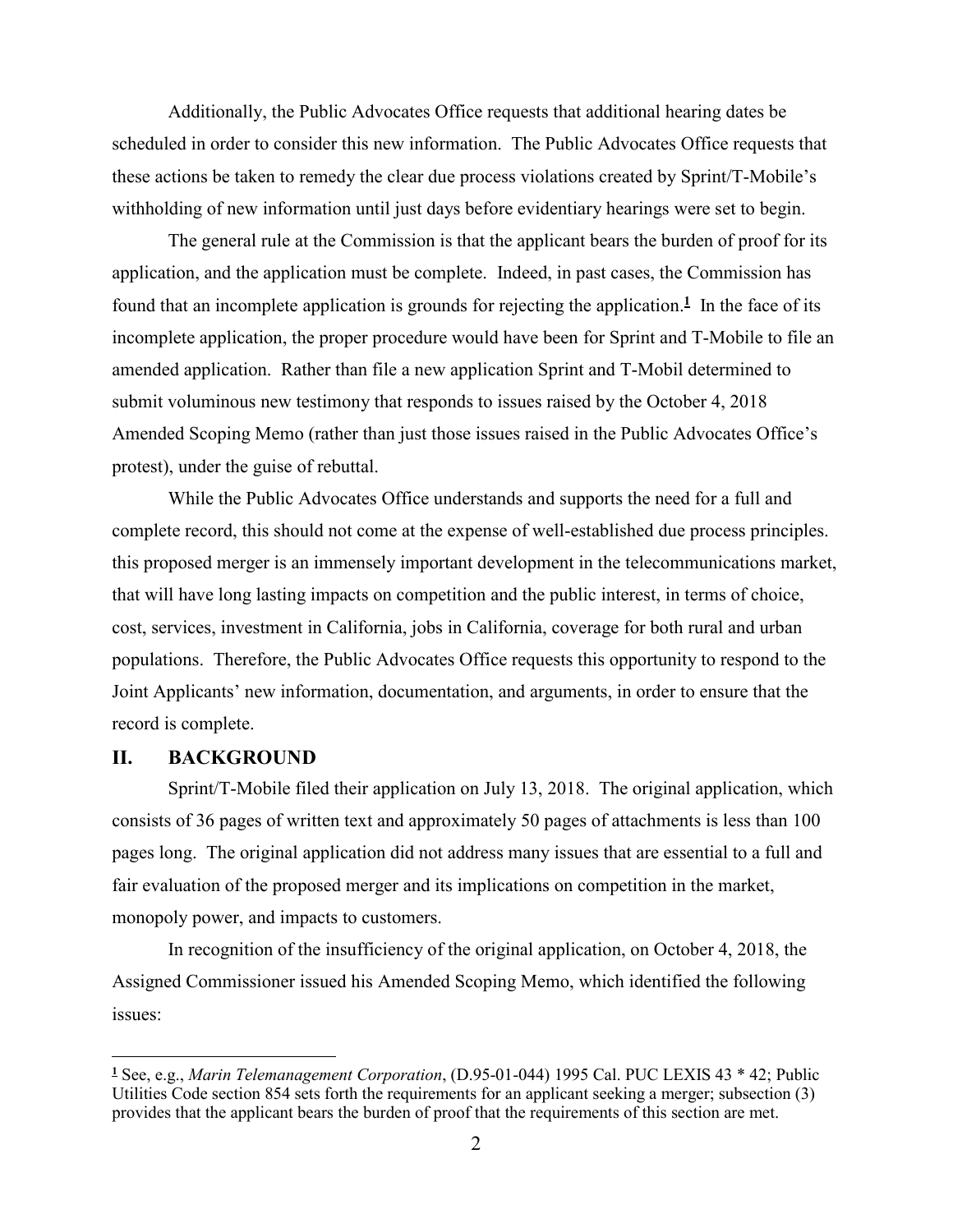1. How would the merger impact competition for services currently provided by Sprint or T-Mobile in any metropolitan area or other geographically distinct market?

2. What new services, if any, that are not currently provided by T-Mobile or Sprint, are contemplated to be provided by the merged entity? How would the merger impact competition for such services in any metropolitan area or other geographically distinct market?

3. What are the relevant markets to consider?

4. Would the merger give the merged company monopsony power or increase the tendency to exercise monopsony power, including market power over equipment suppliers?

5. What merger-specific and verifiable efficiencies would be realized by the merger?

6. How would the merger affect innovation?

7. How would the merger affect the market for special access services, including backhaul services?

8. How would the merger affect the ability of independent competitive wireless carriers to obtain backhaul services?

9. Would the merger increase the market power of the incumbent local exchange carriers and their wireless affiliates?

10. How would the merger impact the quality of, and access to, service to California consumers in metropolitan areas, rural areas, or other geographically distinct markets? What services would be affected?

11. How would the merger impact the LifeLine program?

12. Which California utilities would operate the merged properties in the state?

13. Would the merger preserve the jurisdiction of the Commission to effectively regulate those utilities and their operations in California?

14. Would the benefits of the merger likely exceed any detrimental effects?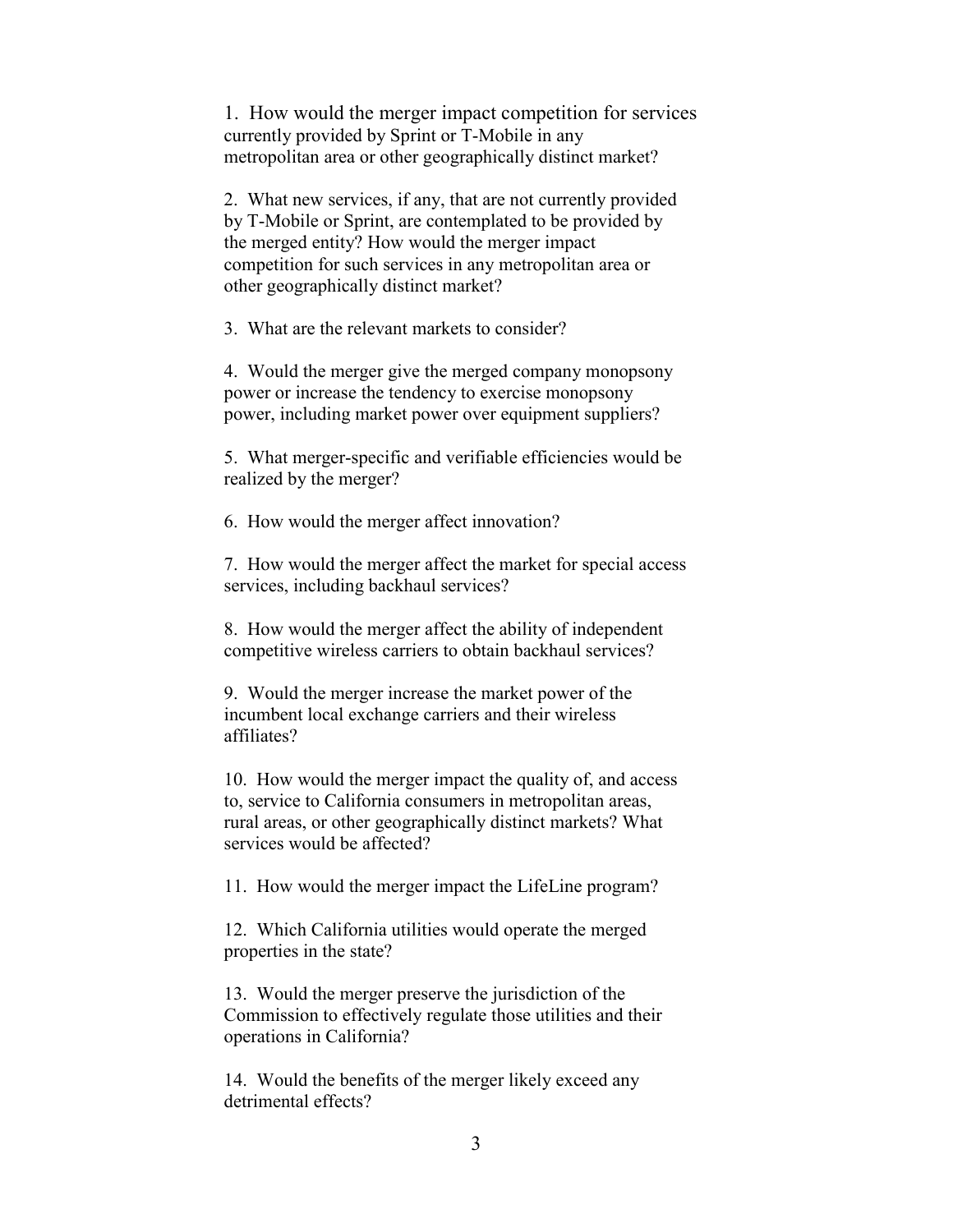15. Should the Commission impose conditions or mitigation measures to prevent significant adverse consequences and, if so, what should those conditions or measures be?

Based on the application and information provided by Sprint/T-Mobile in response to data requests, the Public Advocates Office prepared and served its testimony on January 7, 2019. In its January 29<sup>th</sup> rebuttal testimony, Sprint/T-Mobile sought to supplement its application by presenting new arguments and new information, some of which was not in response to the Public Advocates Office's testimony. In addition to almost 1,000 pages of written testimony and exhibits, the rebuttal testimony incorporates another approximately 3,000 pages of materials from Sprint/T-Mobile's submission to the FCC.

Sprint/T-Mobile's almost 4,000 pages of "rebuttal" testimony is their case in chief. Standing alone, their application does not respond to the issues raised in the scoping memo and is insufficient to show that this merger is in the public interest. The Amended Scoping Memo, which was necessitated by the Joint Applicants' insufficient application, contains an extensive list of issues to be addressed. The Joint Applicants' rebuttal testimony constitutes an effort to supplement an insufficient application. The new information included in Joint Applicants' rebuttal testimony is summarized in Attachment A.

## **III. THE INTERESTS OF JUSTICE AND DEVELOPMENT OF THE RECORD REQUIRE THAT THE PUBLIC ADVOCATES OFFICE BE ALLOWED TO AMEND ITS TESTIMONY AND TO SERVE SUPPLEMENTAL TESTIMONY**

Because Sprint/T-Mobile has provided this information as part of its rebuttal testimony, it has deprived intervenors of the opportunity to respond to that testimony, in clear violation of the Public Advocates Office's and other intervenors' due process rights.**<sup>2</sup>** This is especially true since this new information was provided just days before evidentiary hearing are to begin. The Public Advocates Office will not have a meaningful opportunity to analyze, conduct discovery on and respond to this new information. Thus, due process remedies are required in this case

<sup>-</sup>**2** See, e.g., *In the Matter of the Application of Southern California Water Company*, (D.04-03-039), "Providing the basic justification in rebuttal is unfair, since parties are not generally given the opportunity to respond to rebuttal with testimony of their own . . . When the utility has the evidentiary burden, we caution against the use of rebuttal testimony to provide the basic justification. As a matter of fairness, we must seriously consider either striking such testimony or extending the proceeding, at the utility's risk, to allow for responsive testimony from the other parties." (D.04-03-039, at 84-85; footnote omitted, 2004 Cal PUC Lexis 95 \*125-26.)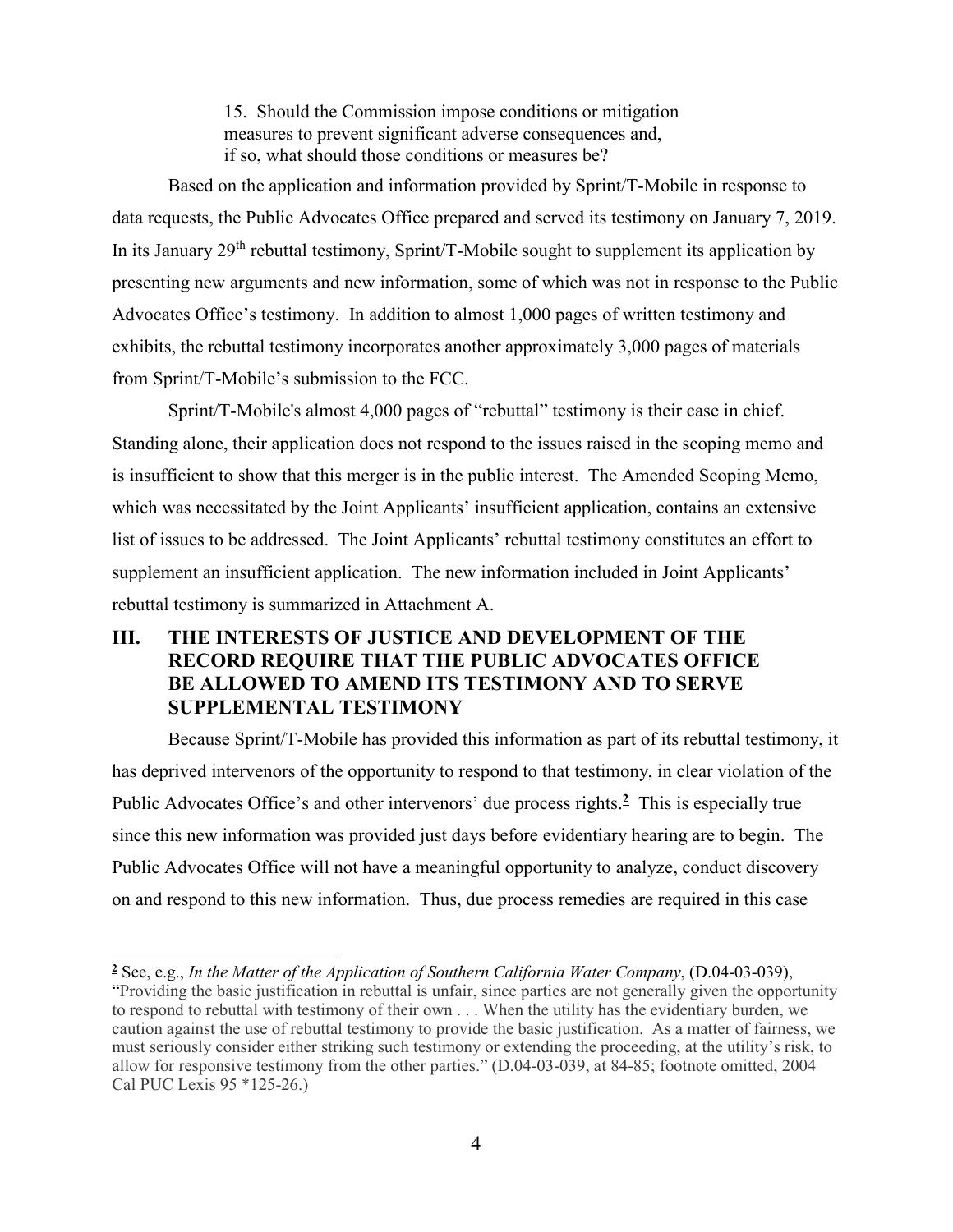Allowing intervenors the opportunity to respond to the new information will ensure that the Commission will have a full and complete record to determine whether the proposed transfer of control is in the public interest and should be granted. To this end, additional time is required so that the Public Advocates Office may conduct discovery on the new information provided and submit amended and supplemental testimony responsive to this new information. Based on its preliminary review, the Public Advocates Office requests that it be allowed to serve amended and supplemental testimony on March 5, 2019. Consistent with this request the Public Advocates Office requests that the Commission require that Sprint/T-Mobile respond to all data requests within 5 business days and establish a process to promptly address all discovery disputes. This remedy will ensure that Sprint/T-Mobile does not compromise the Commission's and the Public Advocates Office's ability to meaningfully assess and respond to the new information.

## **IV. TO ENSURE DUE PROCESS, ADDITIONAL HEARING DATES SHOULD BE SCHEDULED TO ALLOW FOR PROPER NOTICE AND CONSIDERATION OF SPRINT/T-MOBILE'S NEWLY DISCLOSED INFORMATION**

As discussed above, the Public Advocates Office will not have the opportunity to analyze the new information Sprint/T-Mobile disclosed as part of its rebuttal testimony or to perform discovery on it. As such, the Public Advocates Office cannot cross-examine Sprint/T-Mobile witnesses who sponsor this new information. This motion requests that additional hearing dates be scheduled in order to allow for proper review of this new information and to conduct crossexamination. The Public Advocates Office proposes that the additional hearing dates be scheduled to commence no earlier than 21 days after the Public Advocates Office's amended and/or supplemental testimony.

While the need for additional hearing dates will likely delay a decision in this proceeding, it is necessary in order to fully address the new information. Furthermore, any delay is directly attributed to Sprint/T-Mobile for failing to timely provide this information and informing the Commission that its application was not complete.

## **V. CONCLUSION**

For the reasons provided in this motion, including ensuring that due process requirements are met, the Public Advocates Office requests that the Commission grant this motion to allow the Public Advocates Office to amend and supplement its testimony. Additional hearings should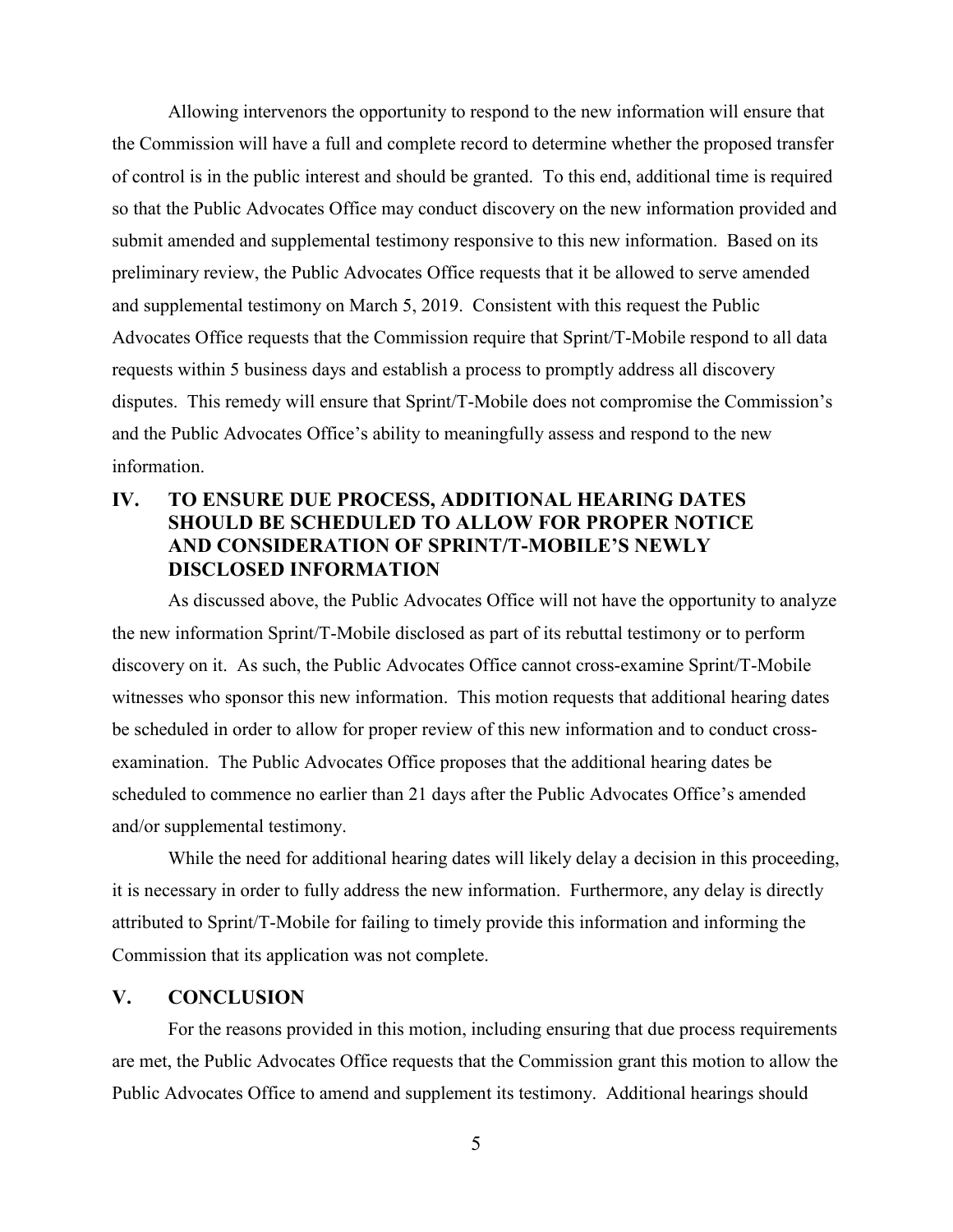also be scheduled to allow for proper consideration of the new information Sprint/T-Mobile has disclosed.

Respectfully submitted,

/s/ TRAVIS T. FOSS TRAVIS T. FOSS,

Attorney for the Public Advocates Office

California Public Utilities Commission 505 Van Ness Avenue San Francisco, CA 94102 Phone: (415) 703-1998 Email: travis.foss@cpuc.ca.gov

February 4, 20119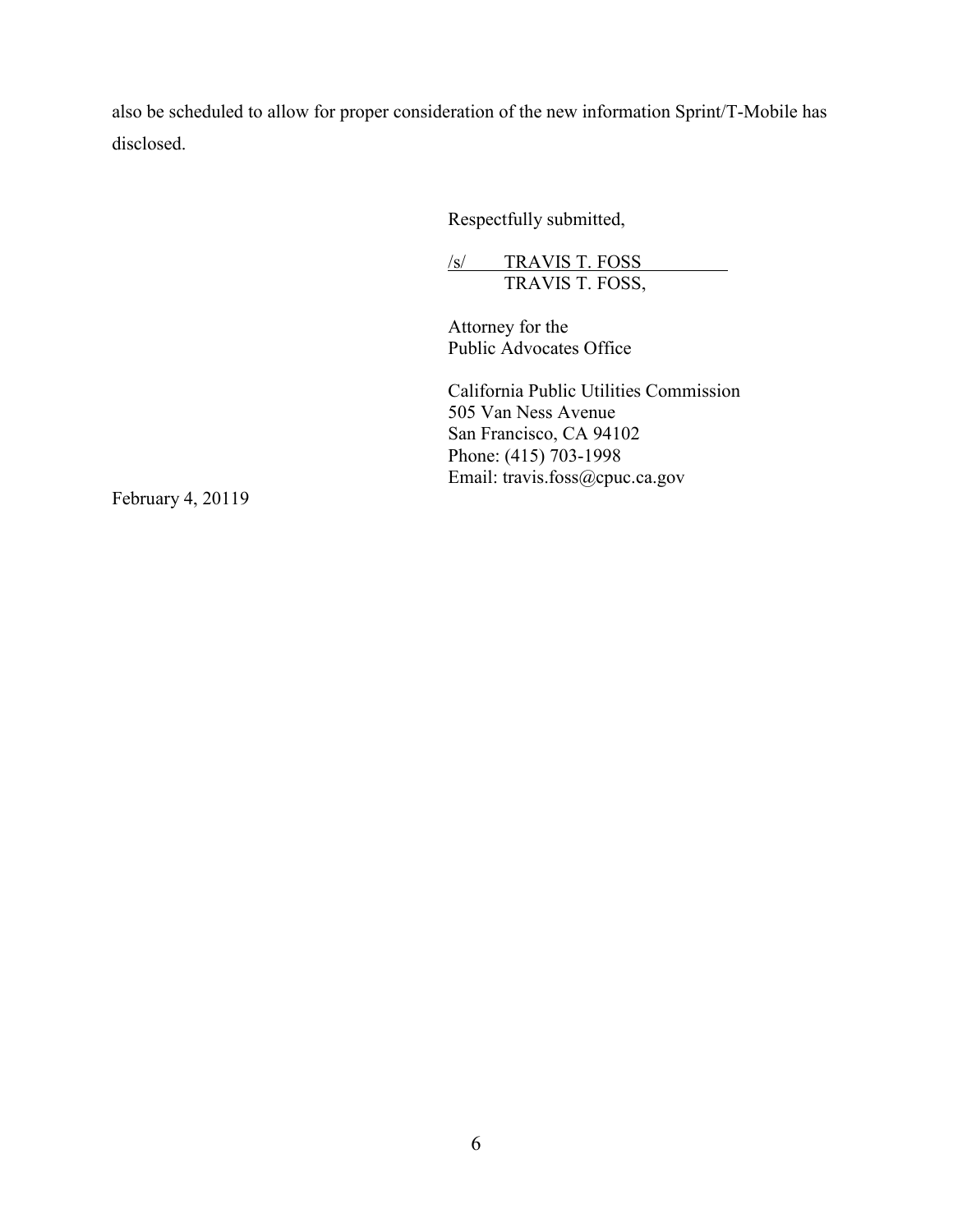# **Attachment A**

## Summary of New Information/Arguments Raised by Joint Applicants' Rebuttal Testimony<sup>1</sup>

| <b>Witness Name</b> | <b>Testimony Location</b>                                                                                                                            | <b>General Description of New Information/</b>                                                                                                                                                                                                                                                                                                                                                                                                                                       |
|---------------------|------------------------------------------------------------------------------------------------------------------------------------------------------|--------------------------------------------------------------------------------------------------------------------------------------------------------------------------------------------------------------------------------------------------------------------------------------------------------------------------------------------------------------------------------------------------------------------------------------------------------------------------------------|
|                     |                                                                                                                                                      | <b>Arguments Raised</b>                                                                                                                                                                                                                                                                                                                                                                                                                                                              |
| G. Michael Sievert  | Section D: In-Home<br><b>Broadband</b><br>(Pgs. 28, 30, 31, 32)                                                                                      | Mr. Sievert provides new information and new<br>arguments related to New T-Mobile's In-Home<br>Broadband not previously provided including:<br>information on subscription types, claims on cost<br>savings, data plans, and stand-alone T-Mobile's<br>plans on launching in-home broadband.                                                                                                                                                                                         |
| G. Michael Sievert  | Attachment B to<br>Testimony - Joint<br>Opposition                                                                                                   | Mr. Sievert refers to the company's reply to joint<br>opposition filed at the FCC when discussing the<br>claimed benefits and details of the merger. Mr.<br>Sievert then attaches 563 pages of the company's<br>reply to the joint opposition filed at the FCC.<br>While the Public Advocates Office received a<br>copy of this document through discovery<br>(through a data request), it is the first time the<br>companies submit this information as part of<br>their arguments. |
| Neville R. Ray      | Section VII: Network<br>Model (Pgs. 26 $&$<br>$27:1-7$                                                                                               | Mr. Ray provides new information and<br>arguments related to the Network Model. The<br>new information and arguments provided are in<br>Pgs. 26 and Pg. 27 Lines 1-7 related to how T-<br>Mobile uses the model to build its network.                                                                                                                                                                                                                                                |
| Neville R. Ray      | Pg. 40-41 California<br>County levels maps<br>Attachment D to<br>$Testimony -$<br>California Projected<br>2021 & 2024 5G<br>County Level<br>Coverage | The California county level projected coverage is<br>new information provided in rebuttal testimony.                                                                                                                                                                                                                                                                                                                                                                                 |

<sup>-</sup>**1** This summary was prepared by Public Advocates Office for purposes of this motion in a short amount of time. Due to the high volume of documents issued in Rebuttal Testimony by T-Mobile/Sprint (an estimated 4,000 pages), this list may not constitute a complete index of all new information or arguments presented by T-Mobile/Sprint. The Public Advocates Office reserves the right to respond to respond to all issues in the Joint Applicants' Rebuttal Testimony.